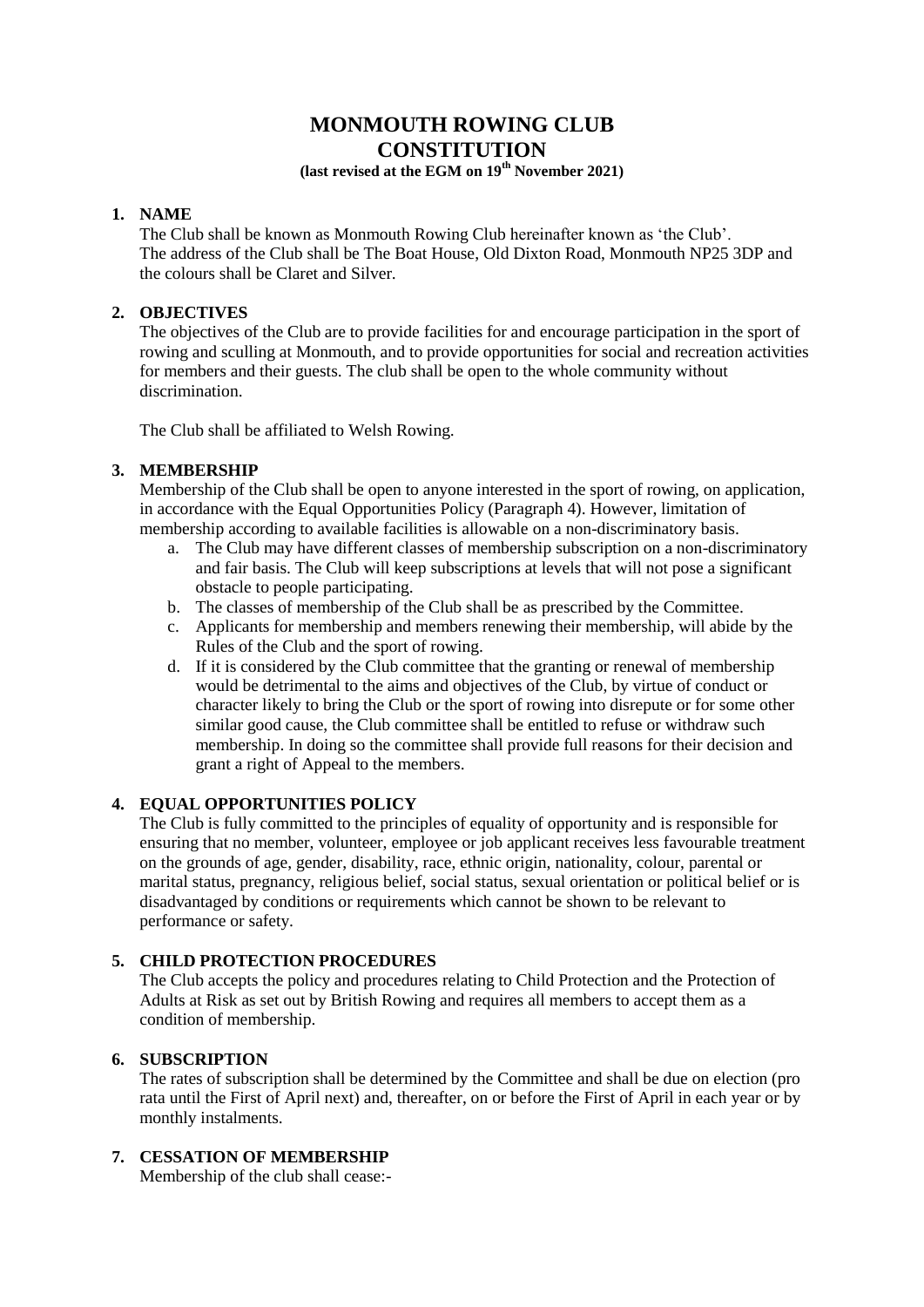- a. By notice in writing addressed to the Committee resigning membership of the club.
- b. By failure to pay the annual subscription within one month of its falling due.
- c. By the Committee, in their absolute discretion and without being required to give any reason, terminating or suspending the membership of any member.

## **8. GRIEVANCE AND DISCIPLINARY PROCEDURES**

An individual or member with a complaint about treatment by the Club should set out their grievance, in the first instance to the Club Chair. The Club will seek to deal with complaints in a fair and timely manner, with reference to British Rowing's Guidelines on Grievance and Disciplinary Procedures in Rowing.

# **9. TRUSTEES**

- a. There shall not be more than four nor less than two Trustees of the club. The Trustees of the club shall be appointed by the Committee and shall continue as such until their several successors are appointed or until death resignation or withdrawal or until the club shall at any General Meeting resolve to remove them.
- b. All property of the club shall be vested in the Trustees representing and acting for the whole of the members of the club. The Trustees shall be indemnified against risk and expense out of the club property.
- c. The Trustees shall deal with the Freehold and Leasehold property of the Club in accordance with the instructions given by the Committee or any General Meeting of the Club. Any monies requiring to be invested on behalf of the Club may be invested in the purchase, or upon the security, of such investments as the Trustees, in their absolute discretion, think fit to the intent that the Trustees shall have the same unrestricted powers of investing in all respects as if they were absolutely entitled thereto beneficially.
- d. The Trustees may when authorised thereto by the Committee hold, purchase, sell, exchange, mortgage, charge or lease any land or buildings or build upon the land or alter and demolish buildings and rebuild.
- e. The Trustees may when authorised thereto by the Committee obtain advances of money for the purposes of the club either unsecured or upon the security of bonds agreements or promissory notes or certificates of indebtedness or mortgages or charges of real or personal property of the club or bills of sale on all or any of the goods and chattels of the club upon such terms as to interest and as to the time and manner of repayment as the Committee may determine.

#### **10. CLUB COMMITTEE**

- a. The Committee is responsible for the general conduct of the Club's business and activities.
- b. The Committee shall consist of a President, Chair, Secretary, Treasurer, Club Captain and other Officers as deemed necessary by the Committee together with up to four Ordinary members to be appointed at the AGM. The Committee shall have the power to:
	- i. Appoint members to unfilled Officer positions.
	- ii. Co-opt up to four members but co-opted members shall have no right to vote at meetings.
- c. The Committee shall meet at regular intervals during the year, as required by the business to be transacted.
- d. Special meetings of the Committee shall be called by the Secretary on instructions from the Chair, or not less than three committee members.
- e. A quorum shall consist of not less than 5 members.
- f. In the case of casual vacancy among the Committee, the Committee shall be entitled to appoint another eligible person to act until the next AGM.
- g. The Committee and individual committee members should act according to high ethical standards and ensure that conflicts of interest are properly dealt with.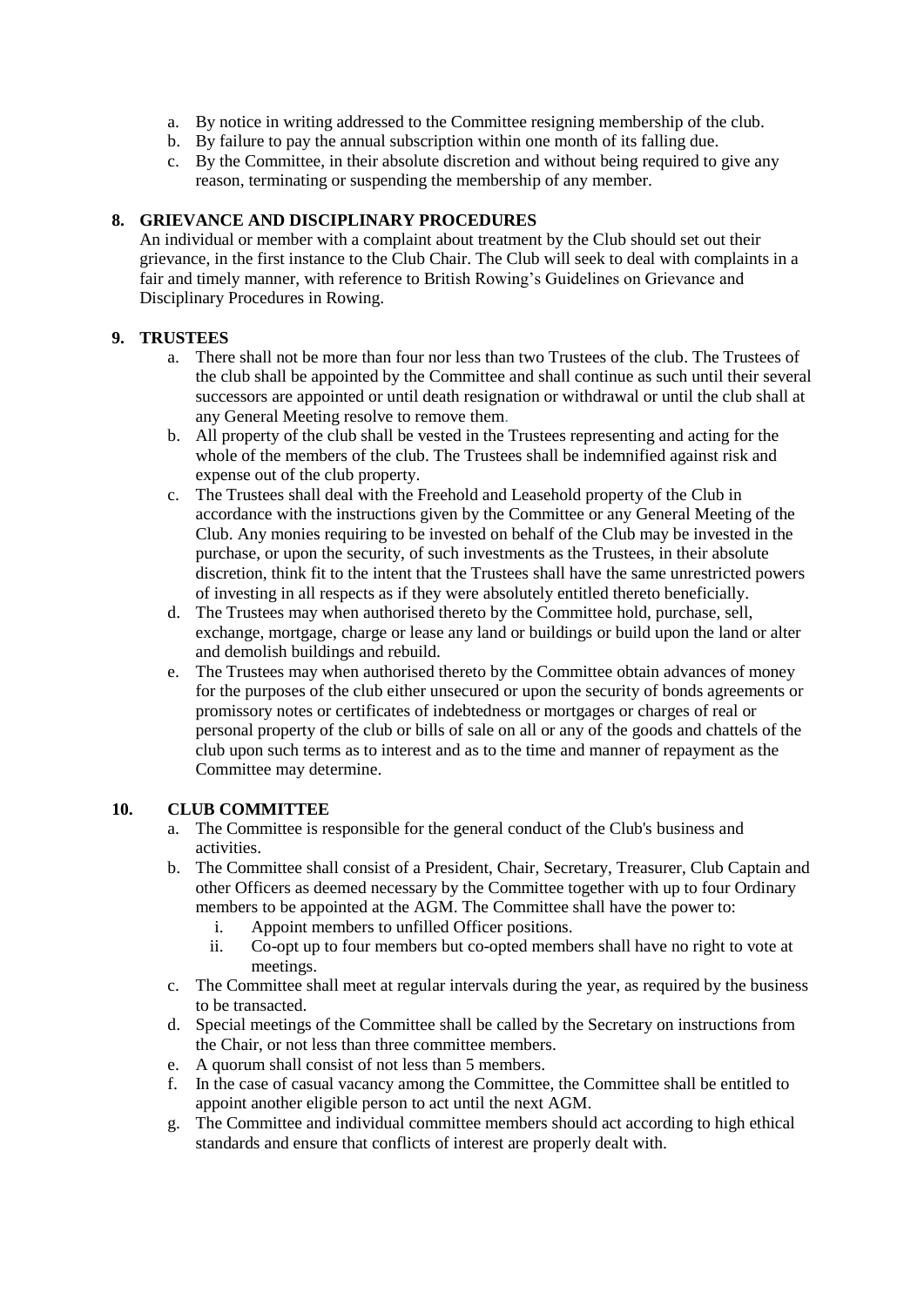## **11. GENERAL MEETINGS**

- a. An Annual General Meeting shall be held in October or November of each year. here shall be laid before the meeting a statement of accounts made up to the 30th September immediately preceding.
- b. An Extraordinary General Meeting shall be called on the instructions of a simple majority of the Committee, or on a requisition signed by not less than one fifth of the members of the Club entitled to vote.
- c. Not less than 21 days clear notice shall be given, specifying to all members the time and business of the General Meeting.
- d. Motions for discussion at Annual General Meetings not of origin from within the Committee shall be lodged with the Secretary at least 14 days preceding the AGM.
- e. At any General Meeting, a resolution put to the vote of the Meeting shall be decided by a show of hands, of those entitled to vote, except when more than one nomination has been received for a position on the Committee, in which case voting will be by secret ballot.
- f. At all General Meetings the Chair will preside or, in his/her absence, a Chair for the meeting will be elected by the voting members present.
- g. At all General Meetings 20 or one fifth of the members of the Club, whichever is the less, entitled to vote shall constitute a quorum.
- h. **Absences of Quorum:** If after half an hour from the time appointed for the meeting, a quorum is not present, the Meeting, if called at the request of the members, shall be dissolved. In any other case, the Meeting shall be adjourned until a time and place to be fixed by the Committee. If a quorum is not present within half an hour from the time appointed for an Adjourned Meeting, the members present shall be a quorum.
- i. Accidental Omission: Accidental Omission to give notice of a meeting to, or the non-receipt of notice of, a meeting by any member shall not invalidate the proceedings of a meeting.

#### **12. VIRTUAL MEETINGS**

General Meetings and meetings of the Committee need not be face to face and may at the discretion of the Committee be held virtually

#### **13. LIABILITY**

The Committee shall manage the affairs of the Club. Financial or legal liability incurred in the rightful exercise of their office shall not, however, be the personal liability of the Committee, but shall be the responsibility of the Club as a whole. The Committee should ensure that adequate and appropriate public or preferably civil liability insurance is in place to cover all the activities of the club, its committee and members.

#### **14. VOTING**

- a. All members (age of 16 and over) are entitled to vote except:
	- i. Social Members
	- ii. Holiday Members
- b. Only members aged 18 and over shall hold office

#### **15. ALTERATION OF CONSTITUTION**

- a. This constitution shall not be altered, amended or rescinded except by a General Meeting of the Club.
- b. A resolution to give effect to a change must be passed by at least 75% of the members present at the General Meeting and voting on this behalf.

#### **16. AUDITOR**

Every Annual General Meeting shall appoint an Auditor who shall at the conclusion of the next financial year examine the accounting records of the Club, and report to the members on the income and expenditure accounts and balance sheet that are presented to the next AGM.